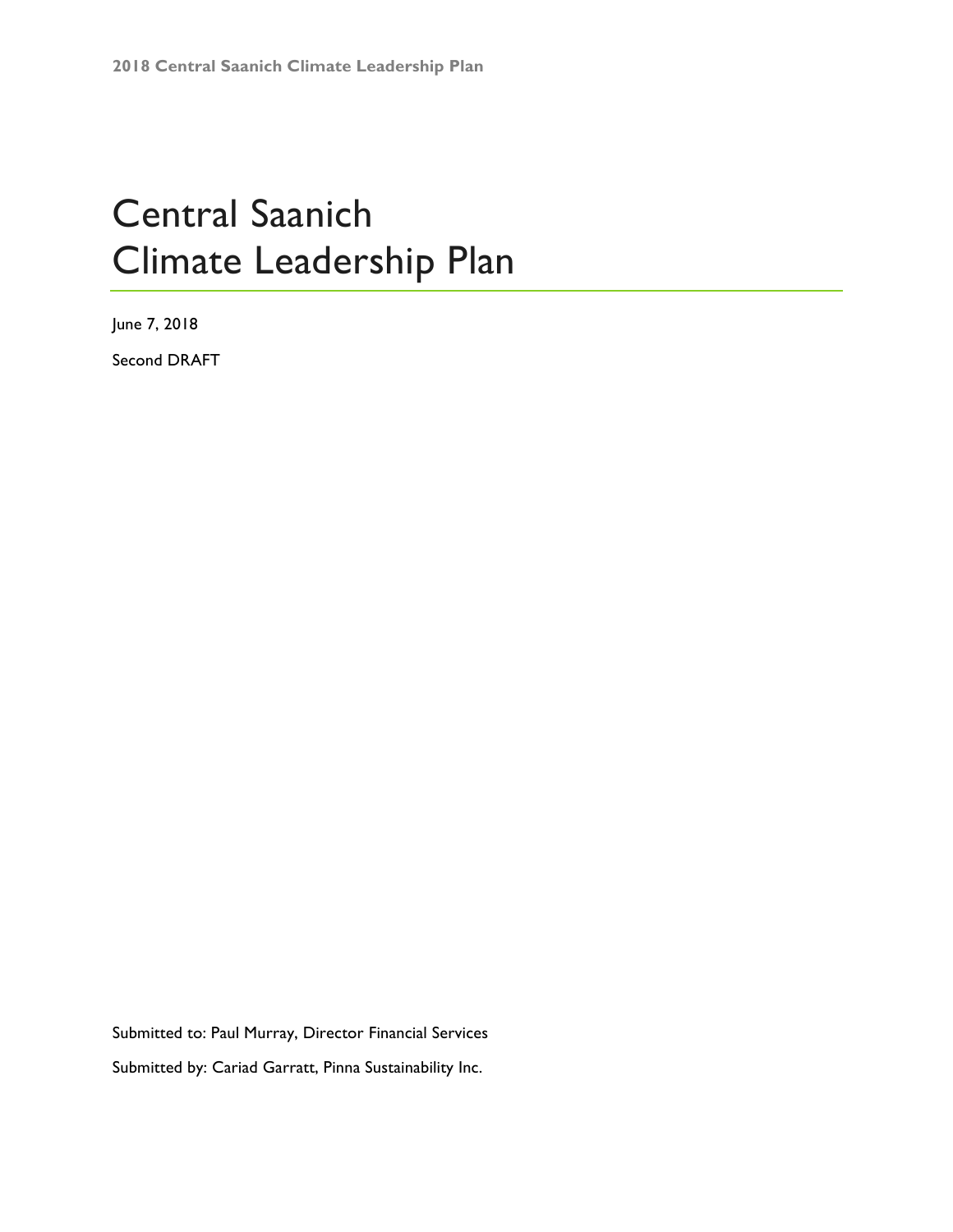# **Summary**

Our climate is changing, with some changes are already noticeable, and the changes are projected to intensify over the coming decades. In our region, we can expect more extreme heat days, longer dry spells in summer, more precipitation in fall, winter and spring, and warmer winters with more intense weather events. There are many implications of these changes, potentially impacting our health, infrastructure, water supply, agriculture, ecosystems and species and marine environments. The global scientific community agrees that the more we can reduce our total greenhouse gas (GHG) emissions in the short term, the less intense these impacts will be over time. We are at a turning point in history and we need to act while the costs, while still significant, are manageable. The cost of inaction is greater in the long run.

#### *GHG Emissions in Central Saanich*

In Central Saanich, the primary sources of community-scale GHG emissions result from: **transportation** (burning gasoline, diesel and propane in vehicles), **buildings** (using electricity, natural gas, heating oil and propane), and **solid waste** (throwing organic garbage into our landfill that releases methane).

In 2007, the community emitted an estimated 85,000 tonnes of GHG emissions. Since 2007, emissions from our Buildings have gone down modestly, and emissions from Solid Waste have gone significantly (over half!). We do not have updated data about our transportation emissions, but indications are that we have not made significant shifts



in our transportation habits. All told, this means we are off to a good start, but we have a lot of work left to do to achieve our climate goals.

#### *A vision for a low carbon community*

Through this plan, the District of Central Saanich is **renewing its commitment to substantially reduce GHG emissions** in community-scale and municipal operations by 2050. This plan also highlights the importance of **preparing the District and community members for changes to our climate**. The following goals demonstrate our deep commitment to climate leadership in Central Saanich:

- Goal 1: 80% less community-scale GHG emissions by 2050, relative to 2007
- Goal 2: 100% renewable energy community-wide by 2050
- Goal 3: 90% less GHG emissions from municipal operations by 2050, relative to 2007

#### *Actions and Implementation*

This plan outlines key objectives and actions in five areas: Transportation, Buildings, Solid Waste, Municipal Operations and Adaptation to Climate Change, focusing on actions that are within the realm of responsibility and influence of the District.

We acknowledge that successfully implementing this plan will involve dedicated staff time and resources. However, we cannot reach our goals in isolation. Making significant shifts in our energy use and sources will require action by all levels of government, residents, businesses and community organizations.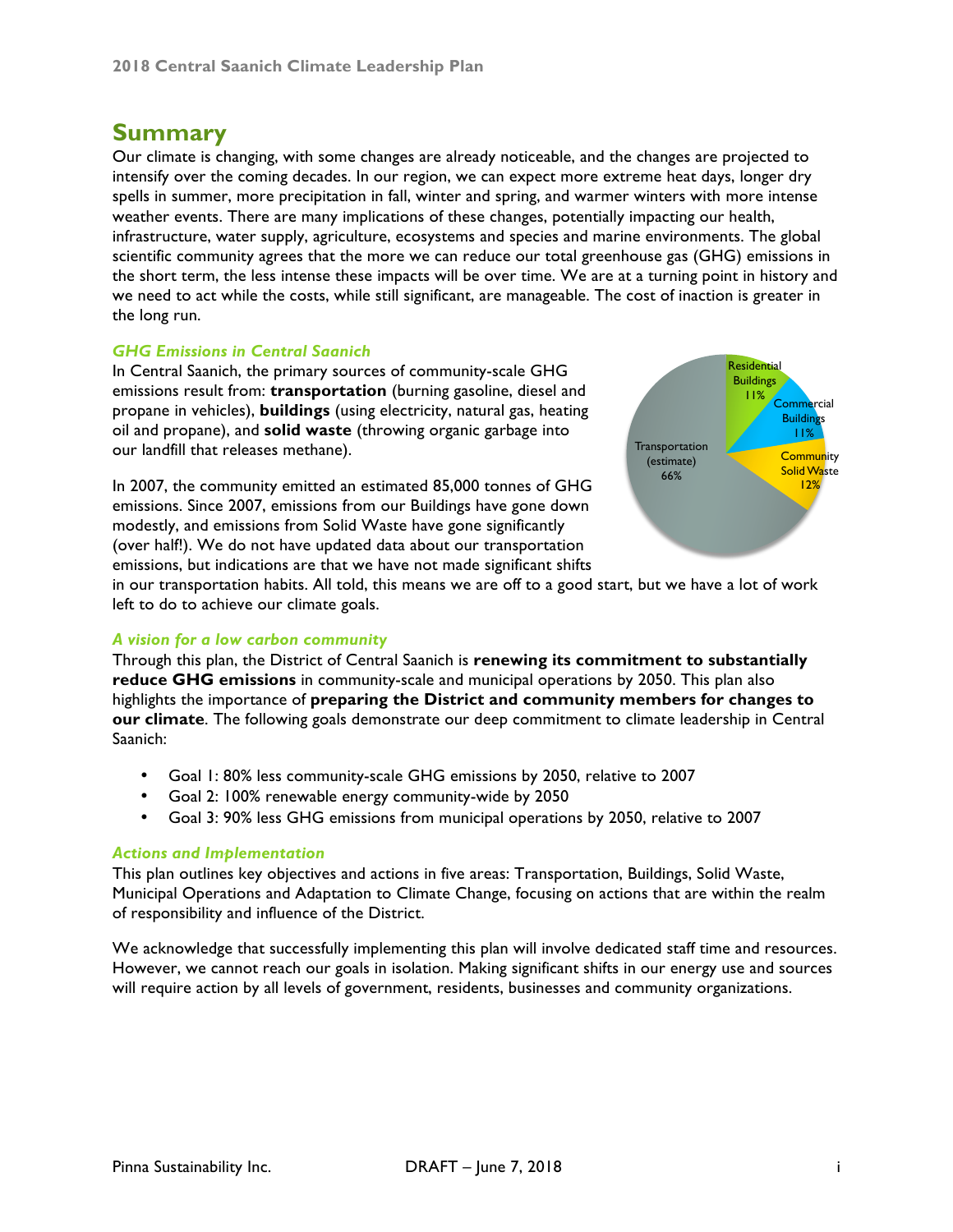# **Table of Contents**

| Goal 3: 90% less GHG emissions from municipal operations by 2050, relative to 2007 5 |  |
|--------------------------------------------------------------------------------------|--|
|                                                                                      |  |
|                                                                                      |  |
|                                                                                      |  |
|                                                                                      |  |
|                                                                                      |  |
|                                                                                      |  |
|                                                                                      |  |
|                                                                                      |  |
|                                                                                      |  |
|                                                                                      |  |
|                                                                                      |  |
|                                                                                      |  |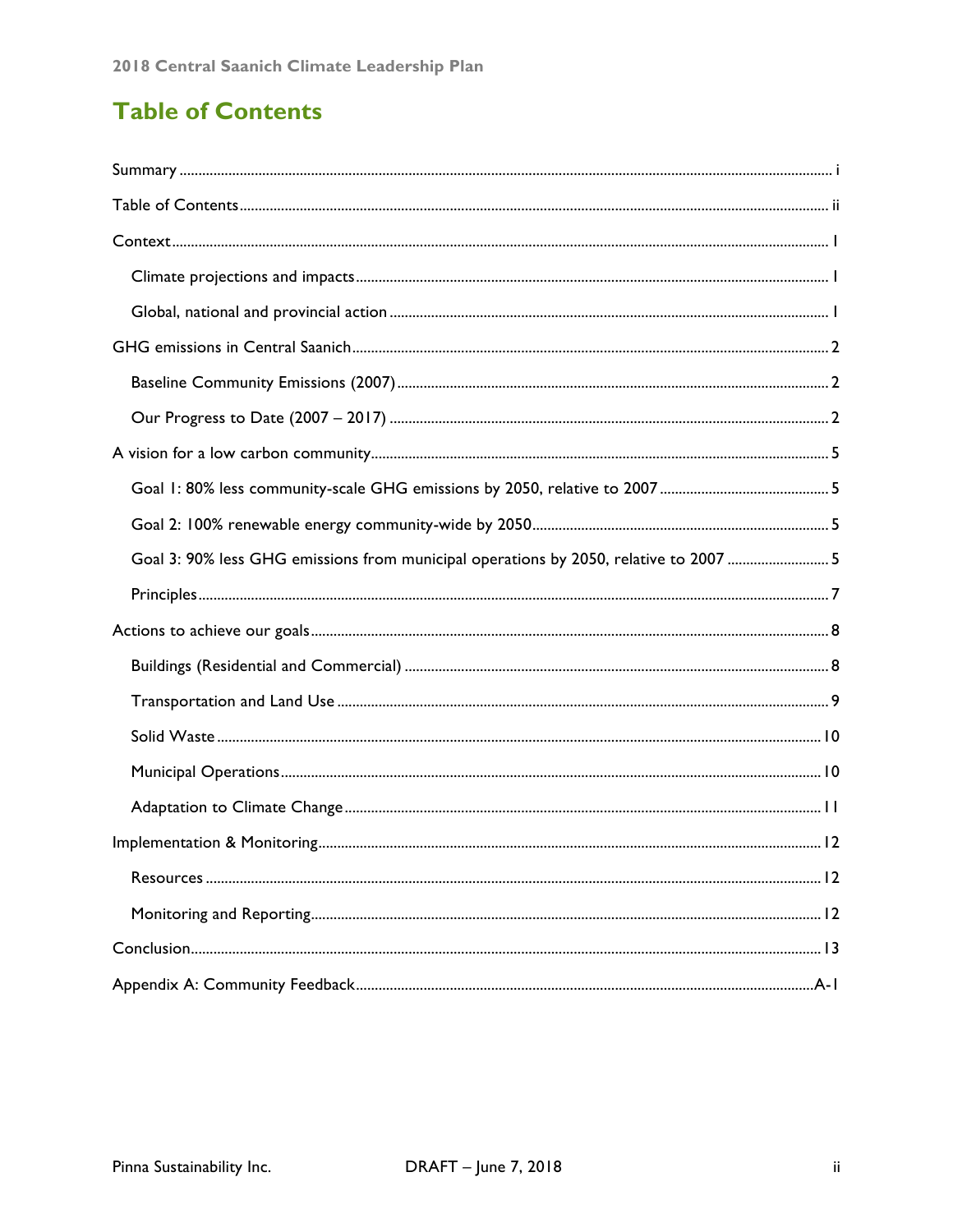# **Context**

The District of Central Saanich has been taking steps to reduce climate impacts over the last decade, starting in 2008 with adopting the *Central Saanich Energy Plan – An Action Plan to Reduce Energy Consumption and Greenhouse Gas Emissions in Our Community*. The 2008 plan provided a baseline of energy use and resulting emissions in our community, set reduction targets, and identified 27 actions to support the targets. Ten years later, the District has reflected on the progress made to date and refreshed the plan to guide climate action planning, programs and activities in the community for the next 10 years. This document is the Central Saanich Climate Leadership Plan.

### **Climate projections and impacts**

Our climate is changing and addressing the changes is one of the most critical issues of our time. Some of these changes are already noticeable with more frequent extreme-weather events (droughts, floods, heat waves, fires); these changes are projected to increase in severity and duration of events over the coming decades. The Capital Regional District's climate projection report anticipates more extreme heat days and longer dry spells in summer, more precipitation in fall, winter and spring, and warmer winters with more intense extreme weather events, and rising sea levels.<sup>1</sup>

A changing climate has many implications in our region – affecting our health, infrastructure, water supply, agriculture, ecosystems and species, and marine environments. The global scientific community agrees that the more we reduce our total greenhouse gas (GHG) emissions in the short term, the less intense these climate changes will be over time.

> *"The costs of stabilising the climate are significant but manageable; delay would be dangerous and much more costly."2*

The costs of inaction exceed the cost of action, which is currently estimated to be 1% of global GDP, if strong action is taken now. In addition, there are significant co-benefits to climate action, for example, improved air quality, healthier active lifestyles, reduced operating costs, and potential local economic opportunities.

# **Global, national and provincial action**

In response, governments around the globe have set aggressive targets to reduce GHG emissions – collectively aiming to limit global temperature rise below 2 degrees Celsius this century<sup>3</sup>. Starting in 2007, when BC's first climate targets were established, our provincial emissions generally went down until 2010, but since then they have started rising again. In 2016, both the Federal and BC governments released new climate action plans that commit Canada and BC to accelerated climate action. Both of these plans recognize we have a lot of work to do, and that all levels of governments need to work together with citizens and businesses to meet these targets.

The BC government recently announced new targets: 40% reduction in community-wide GHG emissions by 2030, 60% reduction by 2040 and 80% reduction by 2050 (all relative to emissions in 2007), and will release a new climate action plan in Fall 2018 that details how these targets will be met. Canada has committed to the Paris agreement, and released the Pan-Canadian Framework on Clean Growth and Climate Change outlining how we will achieve Canada's targets.

 <sup>1</sup> https://www.crd.bc.ca/docs/default-source/climate-action-pdf/reports/2017-07-

<sup>17</sup>\_climateprojectionsforthecapitalregion\_final.pdf

<sup>&</sup>lt;sup>2</sup> Stern Review, The Economics of Climate Change, 2007. http://unionsforenergydemocracy.org/wpcontent/uploads/2015/08/sternreview\_report\_complete.pdf

<sup>&</sup>lt;sup>3</sup> Compared to pre-industrial temperatures.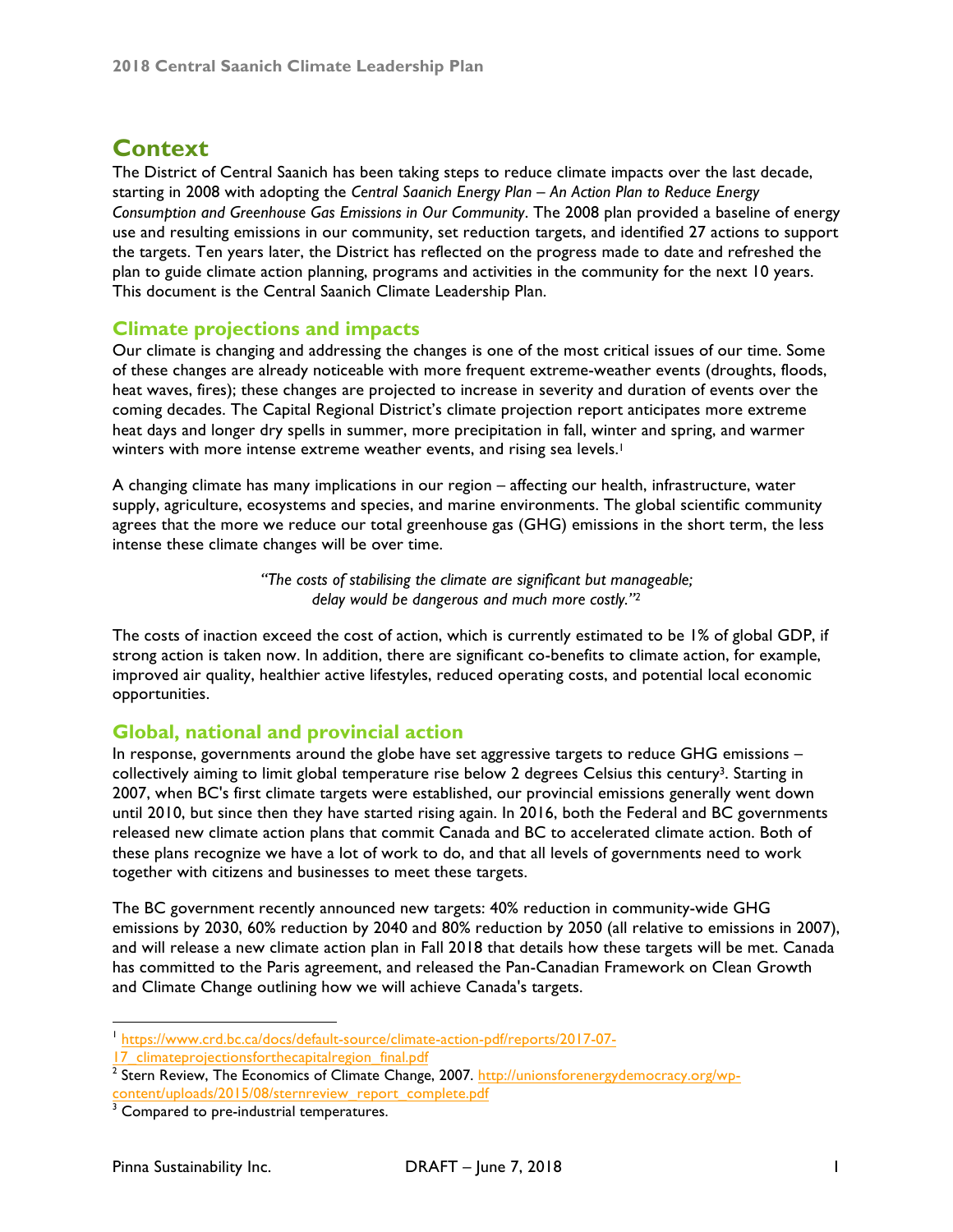**2018 Central Saanich Climate Leadership Plan**

# **GHG emissions in Central Saanich**

In Central Saanich, the primary sources of community-scale GHG emissions are:

- **Transportation**: burning gasoline, diesel and propane in vehicles
- **Buildings**: using electricity, natural gas, heating oil and propane in homes and buildings
- **Waste**: throwing organic garbage into our landfill that releases methane

Because electricity generated in BC is almost exclusively hydropower, the GHG emissions associated with electricity use in our community are very low. As a result, almost all of our energy-based emissions result from fossil fuels: gasoline, diesel, natural gas, heating oil and propane.

### **Baseline Community Emissions (2007)**

In 2007, the community emitted an estimated 85,000 tonnes of GHG emissions.4 Approximately 66% of these emissions resulted from fuels used in our vehicles (personal and commercial), 22% result from powering and heating our buildings, and approximately 12% resulted from organic waste breaking down in the landfill.



### **Our Progress to Date (2007 – 2017)**

The Central Saanich OCP contains a target to reduce emissions 80% by 2050 (matching the long-term provincial target), relative to 2007. Based on the data released by the Province for Central

Saanich, combined with indicators from our Census data, Central Saanich emissions are beginning to go down, but a lot more work is needed in all areas: transportation, buildings and waste to achieve our target.

#### **Buildings**

Reducing energy use in existing buildings–most of which will still be around for the next few decades–in addition to building more efficient new buildings are another key to reducing our emissions. Based on utility data collected by the Province, buildings in Central Saanich use approximately 10% less energy in 2016 relative to 2007.



#### **Energy Use in Buildings in Central Saanich, by fuel type (2007-2016)**

<sup>&</sup>lt;sup>4</sup> Community Energy and Emissions Inventories were prepared by the Province for 2007, 2010 and 2012. Building and Solid Waste data continues to be released (to 2016), while the transportation component of the inventories are currently being reviewed. This baseline represents a preliminary estimate of emissions that will need to be revised when the Province releases updated data for transportation.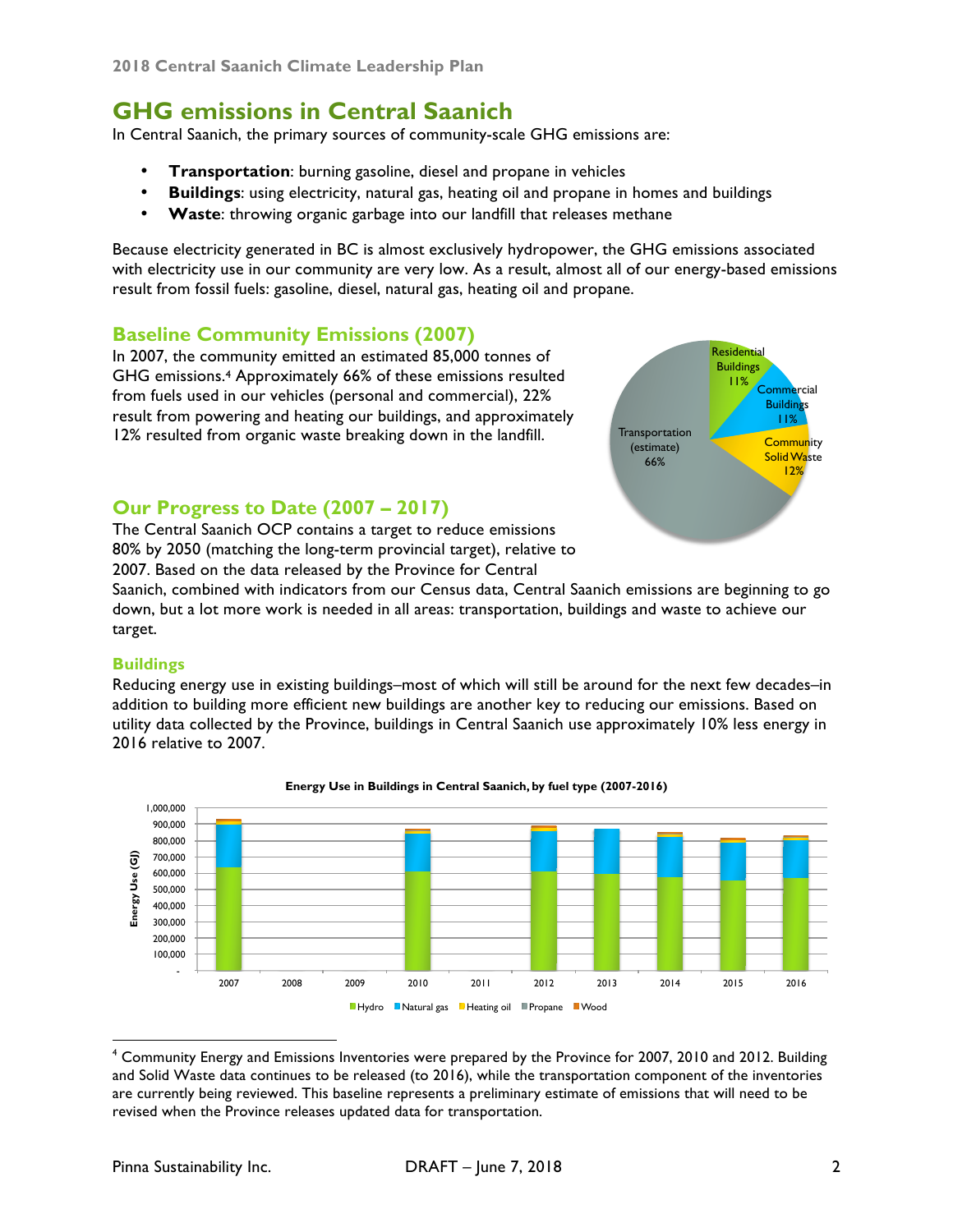Over the last 10 years, the District has implemented numerous initiatives that support reduced building and solid waste emissions in the community, including:

- The District requires **new homes that go through a rezoning process to meet a minimum of Energuide 80 rating**, making these new buildings more energy efficient than the Building Code.
- In 2017, the District established a program to provide a **30% discount on Development Cost Charge** to incent developments that are affordable, have lower energy use or lower GHG emissions.
- In 2015, the District launched the **ReAction program to provide financial incentives for energy audits and upgrades** to community groups leasing District-owned buildings.

*In order to reach our targets, however, the community needs to make more significant shifts toward net-zero energy new buildings, and retrofit existing buildings to be much more energy efficient.*

### **Transportation**

There are a number of ways to reduce our transportation emissions, for example: creating more compact complete communities, switching some vehicle trips to other modes (walking, cycling, taking transit – collectively referred to as "active transportation"), using more efficient or low emission vehicles, and making shorter or consolidated vehicle trips. Census data shows that Central Saanich is creating more compact residential neighbourhoods: in 1996 less than 30% of homes were multi-family dwellings, and as of 2016, 45% were multi-family dwellings. We are also gradually shifting toward more active transportation trips when commuting, increasing from 12% to 13% of commuting trips by active modes from 1996 to 2016.5

Over the last 10 years, the District has implemented numerous initiatives that support reduced transportation emissions in the community, including:

- The **majority of new growth Central Saanich has remained within the Urban Settlement Area** – preserving our natural and agricultural areas while creating a more compact core.
- The District developed a plan for **protecting industrial land** in the Keating Business District to preserve local employment opportunities, and to ensure adequate transit for this area.
- The District is investing in infrastructure improvements, including walking paths, pedestrian crossings, bike lanes and transit stops (1 to 3 are upgraded annually to improve shelters and accessibility). The community currently has approximately **15 kilometres of bike lanes**.
- In 2012, the District participated in and supported the Regional Pedestrian and Cycling Master Plan developed by the CRD.
- In 2012, the District installed **two electric-vehicle-charging stations** for public use.

*In order to reach our targets, however, the community needs to make more significant shifts to active transportation and/or zero or very low emission vehicles, such as electric vehicles.*

#### **Solid Waste**

We have made substantial reductions in the emissions coming from solid waste disposed – through a combination of initiatives: diverting yard and food waste from going to the landfill (5,400 to 7,400 tonnes diverted annually 2013-2015), and expanding the landfill gas capture system to reduce the total GHGs being released from landfill waste.

<sup>&</sup>lt;sup>5</sup> Statistics Canada Census data.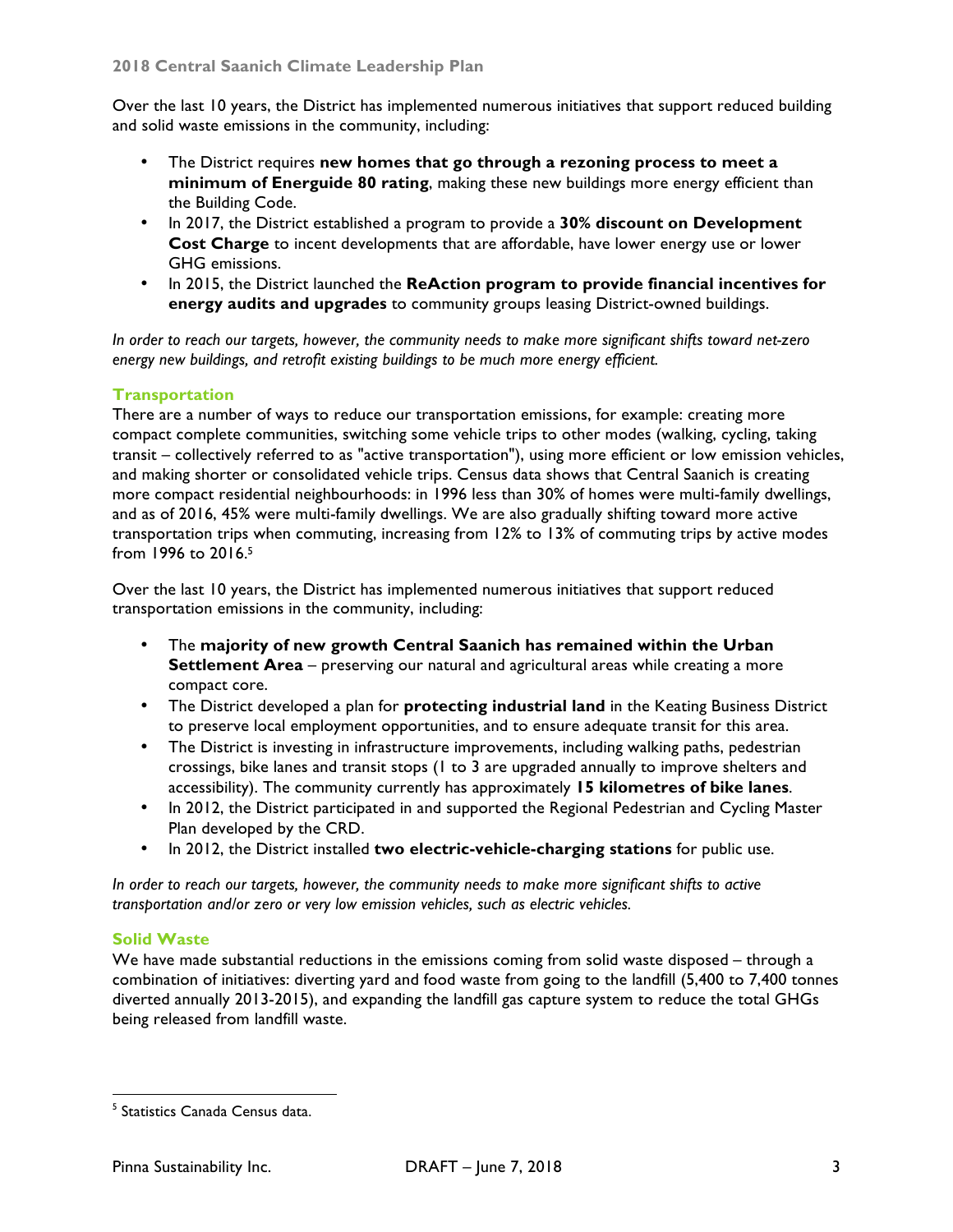

**Solid waste disposed and resulting GHG emissions from Central Saanich (2007-2016)** 

*This is a great start, but more can be accomplished with further waste reduction, diversion and gas capture initiatives.*

#### **Municipal Operations**

The District has been tracking and reporting emissions resulting from municipal operations (community buildings, fleet vehicles, and contracted vehicles and equipment) since 2009, and **the District has been carbon neutral in its operations since 2015**. The majority of corporate emissions result from fuels used in the District fleet vehicles. In 2017, total corporate emissions were 287.5 tonnes  $CO<sub>2</sub>e$ , a small fraction of community emissions.



**Corporate GHG emissions for the District of Central Saanich, by fuel type used** 

*\*Note: In 2016 the District removed fuel use by police vehicles from the inventory, as these are not in scope for municipal inventories.*

Actions taken by the District include:

- Using a B5 biodiesel blend in all diesel vehicles, and biodegradable hydraulic oil.
- Building a LEED Silver Fire Station 2, with geothermal and solar hot water technologies.
- Completing energy efficiency upgrades to facilities.
- Implementing small-scale demonstration projects to conserve energy and reduce emissions.
- Selecting the most fuel efficient and right sized vehicles for the job.

*The municipality can continue to reduce emissions by shifting to more efficient, low emission vehicles.*

*The good news: Central Saanich is on a reduction path; however, we need to continue to work on climate action to ensure we achieve our desired results!*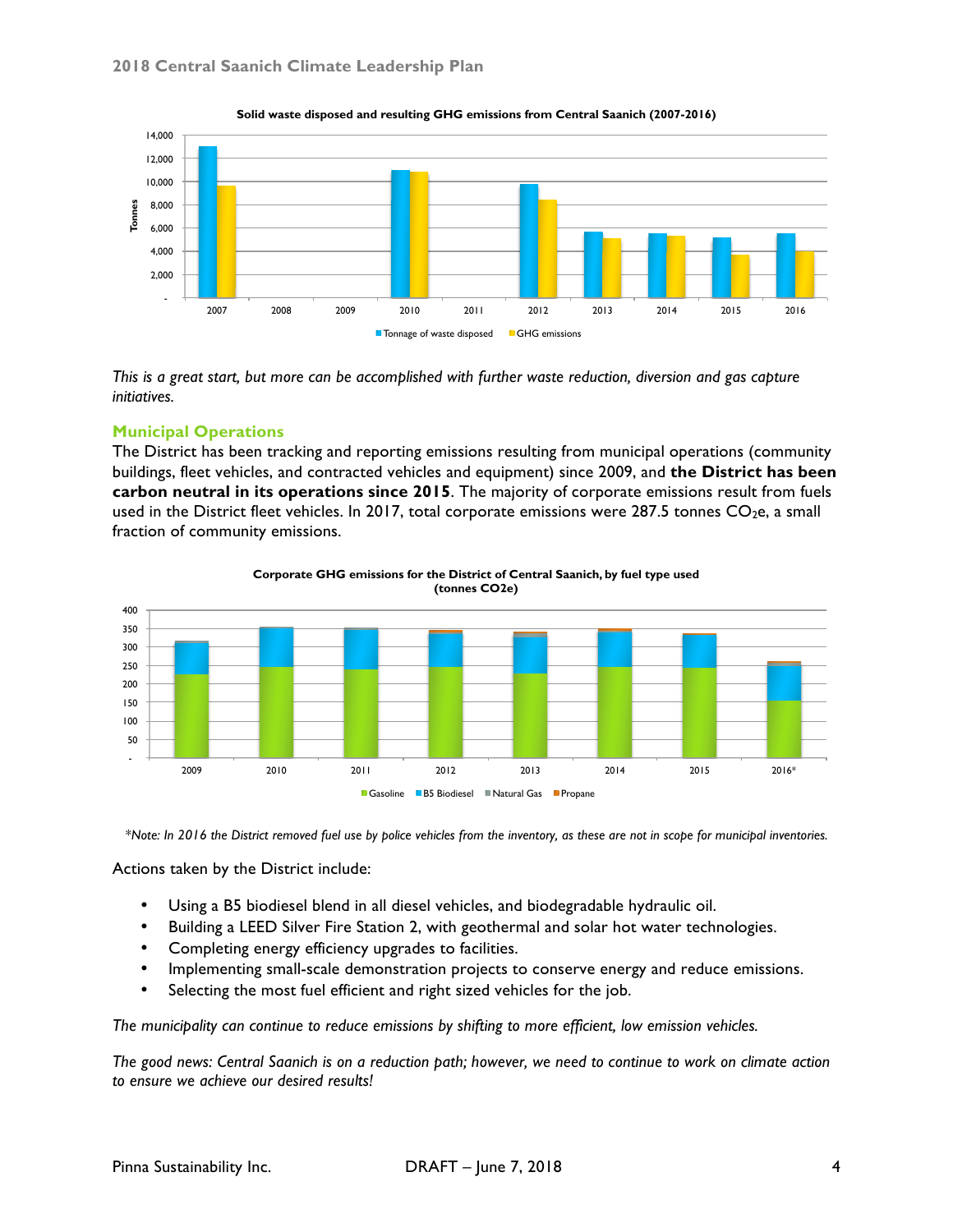# **A vision for a low carbon community**

On a global scale, experts estimate our current path of carbon reductions will exhaust the carbon budget in less than 20 years, and that achieving significant reductions in emissions will rely heavily on two core strategies: improving energy efficiency and transitioning to renewable energy. Experts also advise that achieving significant emission reductions earlier will be more economically, socially and environmentally beneficial than the current path we are on.<sup>6</sup>

This Climate Leadership Plan renews the District of Central Saanich's commitment to work with other levels of government, residents, businesses and community groups to advance initiatives that improve **energy efficiency**, increase the use of **renewable energy** and reduce GHG emissions from activities across the community. We will shift our building stock to be much more energy efficient, and seek out renewable energy sources (grid hydropower, site and neighbourhood-scale solar and wind, renewable natural gas). We will shift to use active transportation, and seek out renewable energy sources for our remaining transportation needs (electric vehicles, biofuels).

The District also commits to continued efforts to **demonstrate leadership in municipal operations** through efficiency, renewable energy and emission reductions initiatives. The District will seek opportunities to showcase projects that help raise the profile of energy efficiency and renewable energy (e.g. solar demonstration projects), and help build capacity in this area.

This plan also highlights the importance of **preparing for changes to the climate** that are already happening. It will be important for the District and community members to understand the range of potential changes, and prepare for those changes to minimize the impacts and maximize potential benefits.

This vision and plan builds on the original community plan by incorporating new emissions data, updated global, national and provincial context, evolving leading municipal practices, and input obtained from District staff, Council and the public through online engagement and public open house formats. See Appendix A for a summary of input received. The plan also outlines three key goals to guide the District's efforts with respect to climate leadership – two goals address community-scale activities, and one goals addresses municipal operations:

### **Goal 1: 80% less community-scale GHG emissions by 2050, relative to 2007**

The Central Saanich Official Community Plan includes a target to reduce community-scale GHG emissions by 80% by 2050, relative to 2007. This plan renews this commitment.

### **Goal 2: 100% renewable energy community-wide by 2050**

In 2007, approximately 38% of all energy used community-wide in Central Saanich was from renewable sources. By 2050, the community will aim to obtain all of its energy from renewable sources.

### **Goal 3: 90% less GHG emissions from municipal operations by 2050, relative to 2007**

In Central Saanich, the GHG emissions from municipal operations almost exclusively result from fleet fuels – gasoline and diesel (over 96% of District emissions). Very small amounts of natural gas and propane use in buildings make up the remaining emissions (less than 4%). The District is committed to decarbonizing the fleet and achieving a 90% reduction in emissions by 2050.

 <sup>6</sup> IRENA Global Energy Transformation: A Roadmap to 2050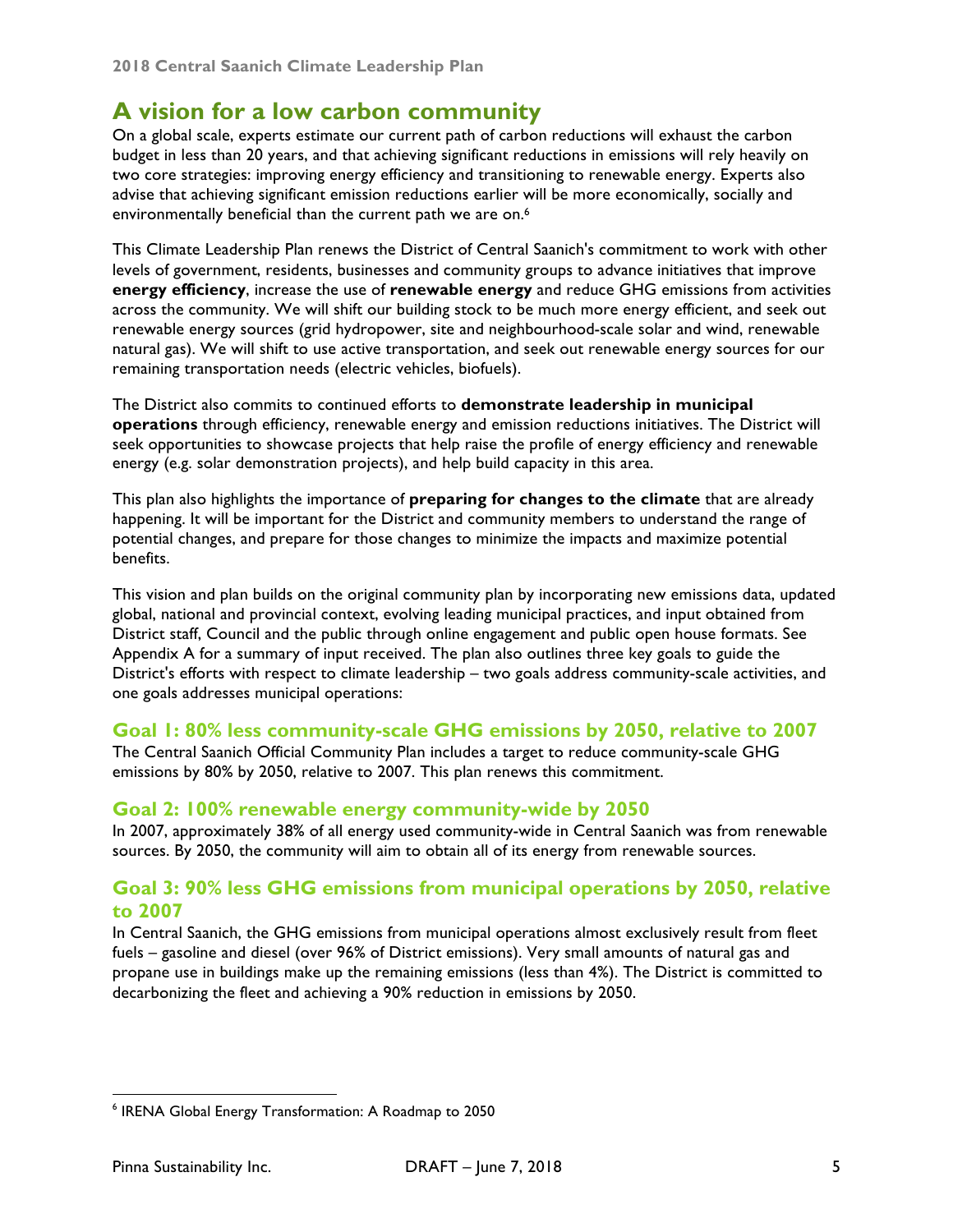# **A scenario for achieving our community-scale goals (#1 and #2)**

Achieving such significant reductions in our emissions will require action from all levels of government, as well as citizens, businesses, and partner organizations. The precise path that will get us to this reduction target is still unknown. However, based on our knowledge of where our emissions currently come from and estimates of the impact of senior government regulations, we can chart out a scenario that demonstrates one path for reaching our target. The following **scenario demonstrates one path toward meeting the community goals** for buildings and transportation that includes:

- Estimated emission reductions that will happen because of Federal and Provincial regulations<sup>7</sup>
- Building emission reductions resulting from:
	- o 100% of remaining oil heaters are converted to heat pumps by 2030
	- o 100% of new construction is net-zero ready starting in 2025 (BC Energy Step Code 5)
	- $\circ$  ~3% of our existing buildings are renovated per year to use 50% less energy
	- o All remaining building fuel use transitions to renewable natural gas by 2050
- Transportation emission reductions resulting from:
	- o 50% of our trips are made with active transportation by 2050
	- o 50% of our personal vehicle fleet is electric by 2050
	- o All commercial vehicles transition to biofuels by 2050

In addition to the Building and Transportation efforts, the District will continue to work with the Capital Regional District to achieve significant reductions in emissions from solid waste through a combination of waste reduction, diversion, and landfill gas capture. The following graphs depict the transition for GHG emissions and renewable energy:



#### **Scenario: Potential path to reduce GHG emissions 80% by 2050**

 $<sup>7</sup>$  Federal vehicle emission regulations, Provincial renewable content in fuels, and Provincial Building Code energy</sup> efficiency improvements toward net-zero construction by 2032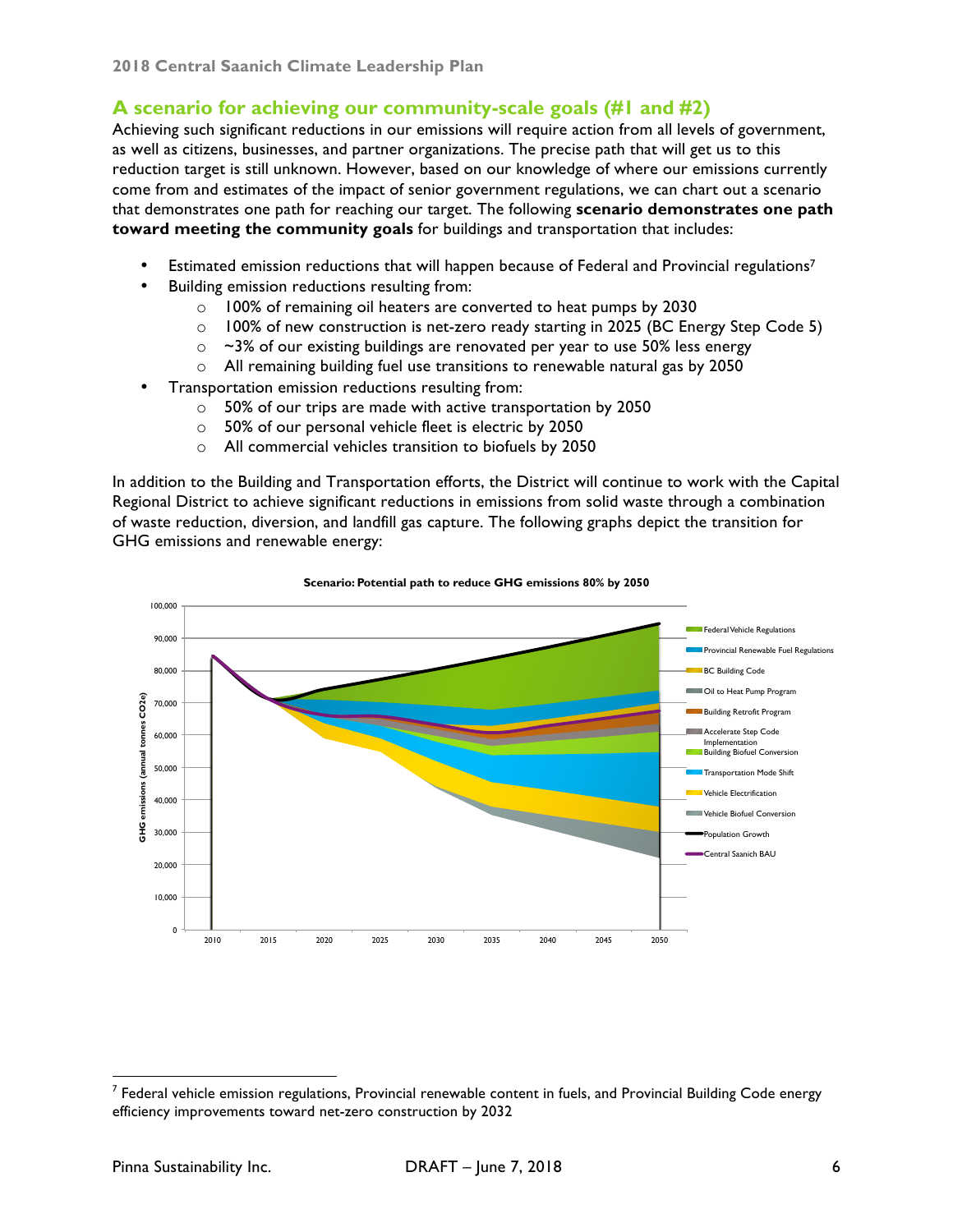

**Scenario: Potential path to transition to renewable energy by 2050** 

### **A scenario for achieving our municipal operations goal (#3)**

One example scenario for achieving the municipal operations goal includes a combination of electrification (where suitable to the application and technology available, and for other applications switching to biofuels / renewable natural gas, with natural gas as a transition fuel):

- 100% conversion of light-duty fleet to electric by 2030 (where suitable technology is available).
- 100% conversion of remaining fleet to natural gas or biodiesel by 2035.
- 100% shift to biofuels (renewable natural gas or biodiesel) for remaining fleet by 2050.

#### **Principles**

This plan identifies actions within the District of Central Saanich's realm of authority and influence to support the transition to renewable energy and low emissions. However, the District cannot achieve this level of change by acting in isolation; concerted and coordinated effort by all levels of government, in partnership with community members and industry will be necessary to achieve the desired outcomes. The District's plan includes the following principles:

- Take early action in District areas of authority or influence
- Advocate for action where other authorities have responsibility
- Be nimble and opportunistic by seeking funding and partnership opportunities that align with our vision, while focusing the municipality's resources
- Maximize local value creation by supporting education, training, capacity building
- Use a climate lens to evaluate significant expenditures by considering both emission reductions (mitigation) and climate adaptation implications
- Monitor and report progress with clear, concise communication to improve transparency and accountability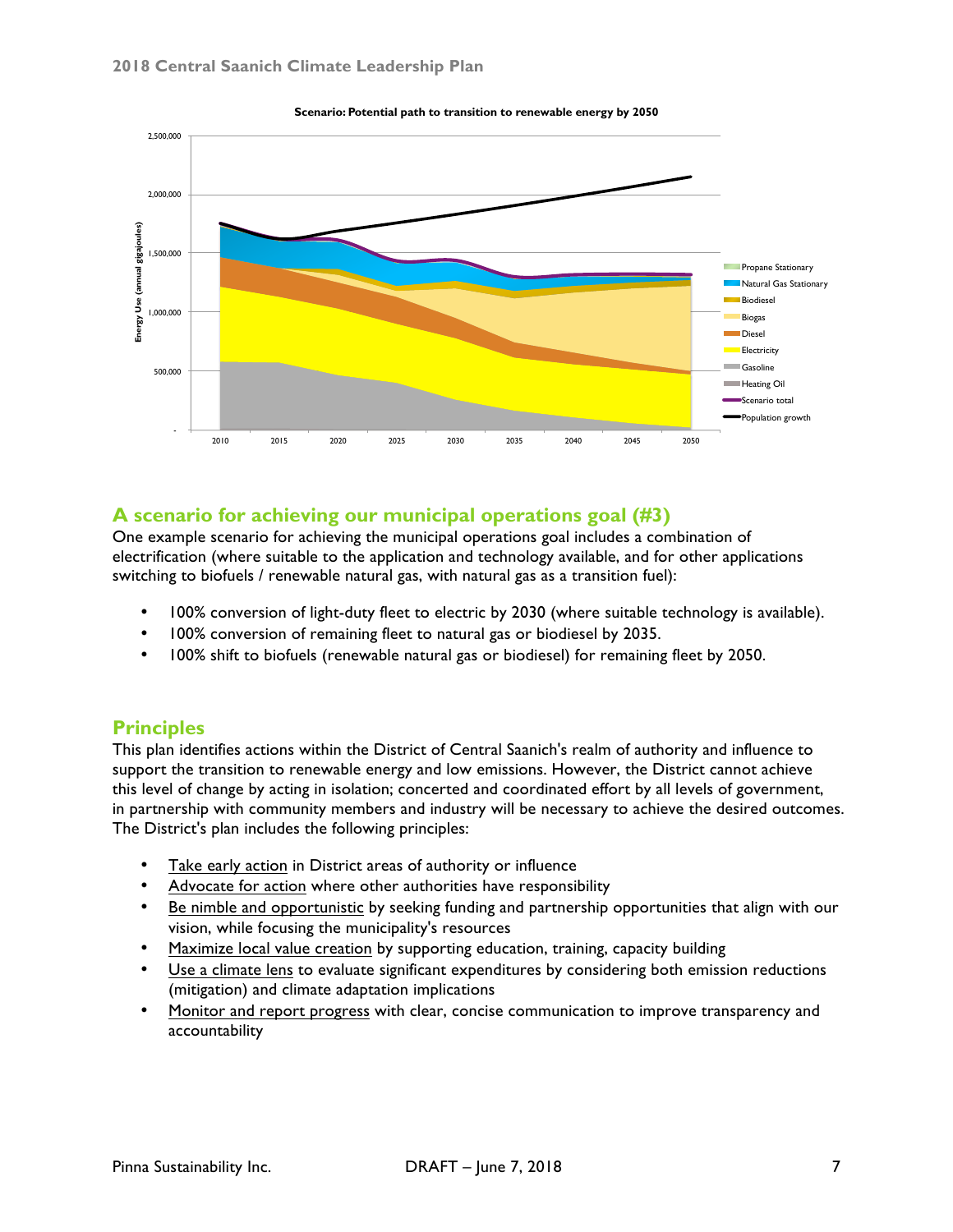# **Actions to achieve our goals**

As outlined in the scenario in the previous section, significant shifts are needed in our transportation, buildings and solid waste profiles if we are to meet our goals. The most significant shifts for community emissions in Central Saanich will focus on improving energy efficiency and increasing renewable energy in our transportation and buildings sectors.

The Federal and BC governments have implemented regulations that will affect future GHG emissions and improve the efficiency of and reduce emissions from new vehicles and new buildings, and have developed programs to support further reductions. While these programs and regulations will help reduce community-scale emissions in Central Saanich, it is not sufficient to meet the target of 80% reduction in GHG emission by 2050, and further actions are required. The majority of emissions are from transportation but buildings are long lasting infrastructure so must be addressed now. This section outlines actions for the District of Central Saanich to implement in support of our long-term goals.

# **Buildings (Residential and Commercial)**

#### **Objectives:**

- To **develop net-zero ready buildings in new construction** that have low energy needs (lowering utility costs and emissions), are more comfortable, and are well-suited to our changing climate.
- To **substantially improve the energy efficiency of existing buildings** through costeffective building retrofits that reduce utility costs, improve comfort, and are adapted to our changing climate.

#### **Actions:**

1. **Energy efficient new buildings:** Develop and implement a BC Energy Step Code adoption strategy that goes beyond the base BC Building Code, beginning with the lower steps (1-3). Monitor implementation and increase requirements over time as industry builds capacity and costs come down – aiming to implement the upper steps (4-5) by 2025.

Support development of buildings that go beyond the required steps by adjusting development cost charge reductions, or providing other incentives such as building permit rebates.

2. **Energy efficient retrofits:** Establish a Deep Green Retrofits program with a target of having 2 to 3% of existing buildings (residential and commercial) undertake energy efficiency retrofits annually. Typical renovation rates are closer to 1% per year. Partnerships with utilities, senior governments and other agencies will be important to provide incentives that are sufficient to substantially increase the rate of retrofits occurring.

In addition to external funding, the District can also evaluate local funding opportunities such as building permit rebates, and implementing a broad green development fee that gets re-distributed to these initiatives. As a first step, the District can reimburse the cost of a building energy audit and follow-up coaching to support the selection of the most cost-effective upgrades.

Consider incorporating water-saving retrofits into the same program, supporting climate change adaptation for anticipated hotter, drier summers.

3. **Connect with existing programs:** Actively connect community members with existing provincial, utility or other programs such as the Oil to Heat Pump Incentive Program by raising awareness through marketing, social media, and community events. Investigate the potential to provide "top-up"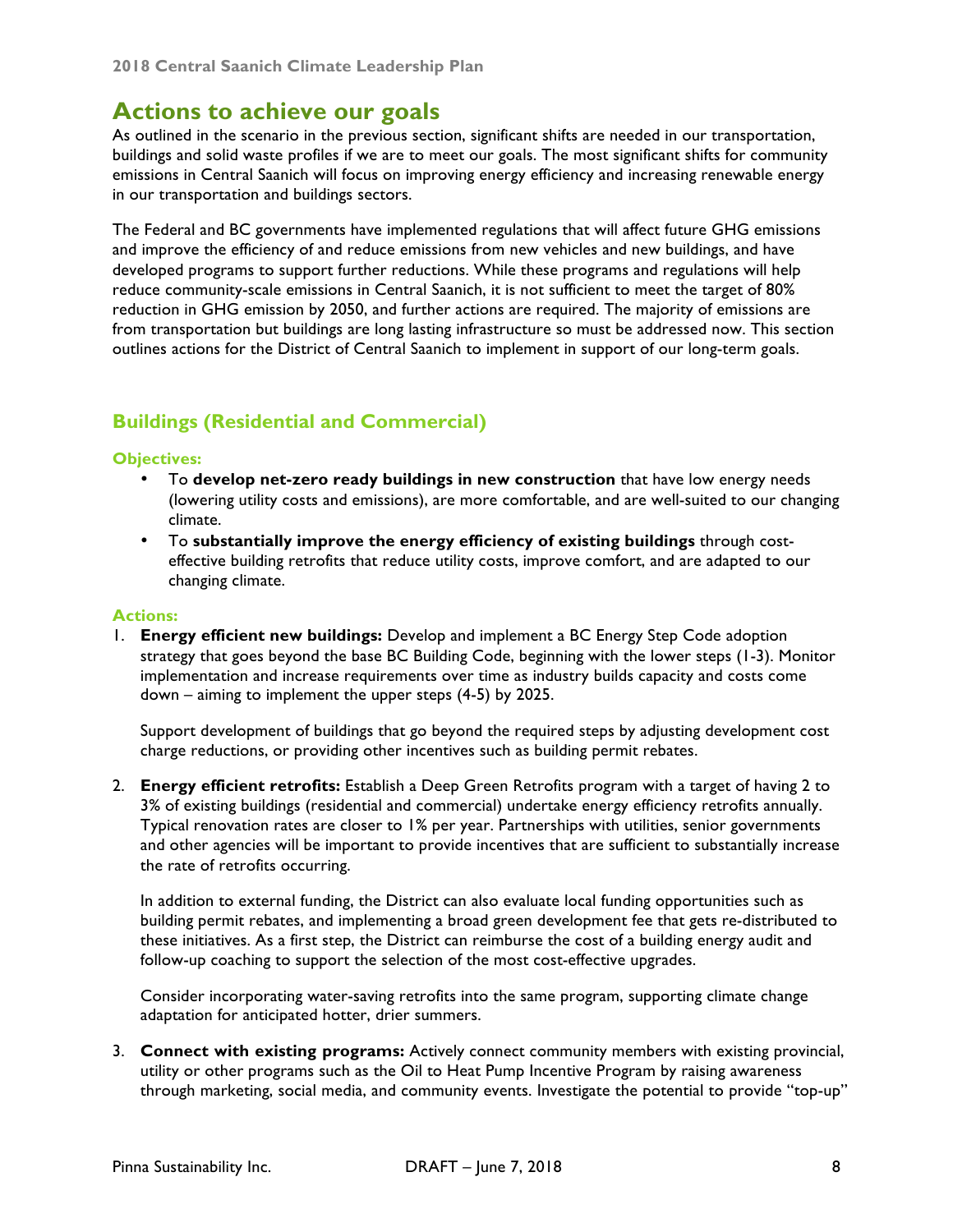incentives for specific outcomes – for example, an incentive that facilitate a 100% shift away from heating oil in the community.

- 4. **Support the transition to biofuels:** (including renewable natural gas) Collaborate with the Capital Regional District, neighbouring municipalities, researchers and local industry to identify and support opportunities to generate, distribute and/or purchase renewable natural gas in the region. Potential sources could include anaerobic digestion of municipal and/or agricultural organic waste, and gasification of forestry by-products.
- 5. **District energy system**: Explore the development of a low carbon district energy system for the Keating Industrial area.

# **Transportation and Land Use**

#### **Objectives:**

- To make significant shifts toward active modes of transportation that support a healthy, safe and vibrant community
- To transition toward electric and biofuel sources of energy for all vehicle transportation needs, making use of cleaner fossil fuels in the shorter-term to support the transition

#### **Actions:**

1. **Compact and complete community:** Continue to focus development in the Urban Settlement Areas through residential infill and densification. Furthermore, support opportunities to incorporate local business areas and other amenities close to residential infill with the goal of increasing the number of homes within 400 metres of: work places, transit stops, bike paths, grocery stores, elementary schools, and parks. Compact and complete communities encourage trips on foot, by bicycle or transit rather than car.

Identify additional opportunities to support reduced vehicle travel, including supporting home-based businesses with appropriate bylaws, and supporting neighbourhood commercial within neighbourhoods located within urban settlement areas. Incorporate low carbon considerations in new infrastructure designs (e.g. safe routes for all modes, roundabouts that reduce idling).

- 2. **Active transportation plan:** Create an active transportation plan that outlines a policy and key actions for supporting a significant mode shift toward walking, cycling, ride share and transit within the community. Actions for consideration include:
	- o Continuous and separated pedestrian paths and cycling lanes
	- o Bicycle and car-share programs (e.g. Modo), including developments with built-in memberships
	- o Transit-pass programs
	- o Safe routes to schools and business areas
	- o Advocating for increased transit services, and providing space for expanding hubs and park-and-ride lots where possible
	- o Parking enforcement to ensure pedestrian and cycling lanes are clear and safe
- 3. **Electric and plug-in hybrid vehicles:** Develop a community electric vehicle strategy that includes a plan for increasing charging facilities at key locations throughout the community, considering requirements for charging stations in new residential and commercial developments, and providing parking spots for EVs only. EV sales continue to increase quarterly in BC, however, the share of new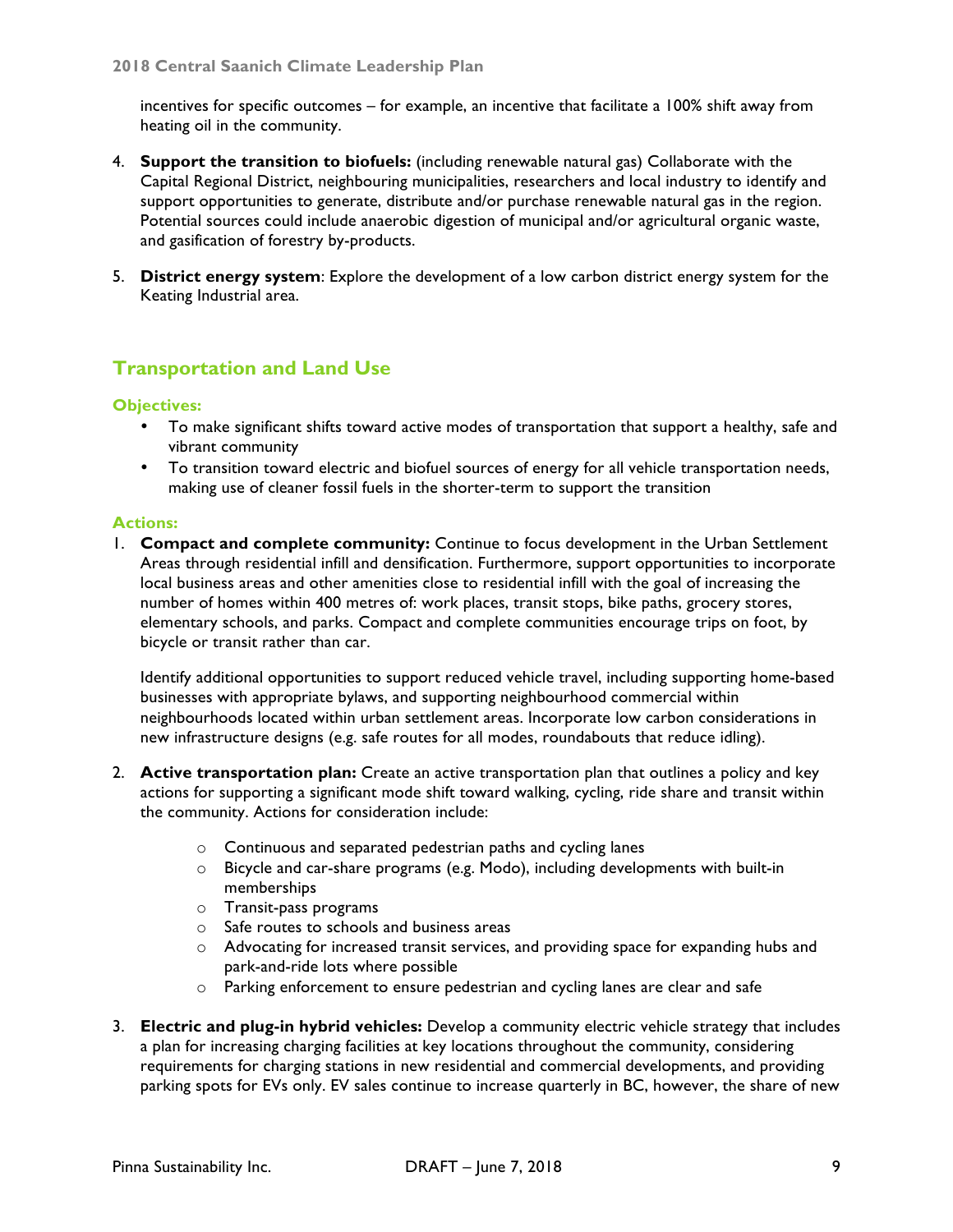car sales that are electric is still less than 2% in BC. Building supportive infrastructure is critical to assisting with a more rapid transition toward electric vehicles in our community.

- 4. **Connect with existing programs:** Actively connect community members with existing provincial, utility or other programs such as the Clean Energy Vehicle Program by raising awareness through marketing, social media, and community events.
- 5. **Support the transition to biofuels:** (including renewable natural gas) Collaborate with the Capital Regional District, neighbouring municipalities, researchers and local industry to identify and support opportunities to generate, distribute and/or purchase biofuels or renewable natural gas in the region.

# **Solid Waste**

#### **Objectives:**

- Minimize waste going to the landfill
- Maximize the capture and re-purposing of waste in the landfill

#### **Actions:**

- 1. **Support regional diversion efforts:** Work with the Capital Regional District, residents and local businesses to achieve 100% organic waste diversion from residential and commercial sources. Consider opportunities to phase-out or ban single use items (e.g. straws and take-out containers).
- 2. **Capture and optimize use of landfill gas**: Support regional efforts to maximize the capture of landfill gas from the Hartland landfill, and to pursue opportunities to transform the captured gas into an energy resource (for example, renewable natural gas).
- 3. **Consolidate garbage collection services**: Currently multiple private companies provide collection services in the community – resulting in multiple trucks covering the same route. Review opportunities to consolidate services by area to reduce truck trips.

# **Municipal Operations**

#### **Objectives:**

- Transition the fleet to electric and low emission vehicles and fuels
- Build new buildings to the upper steps of the BC Energy Step Code
- Use a "climate lens" to ensure significant capital decisions incorporate climate change implications (both mitigation and adaptation)

#### **Actions:**

- 1. **Carbon neutral operations**: Since 2015, the District has been carbon neutral in its operations through the purchase of carbon offsets. Continue to support carbon reduction projects through the purchase of carbon offsets, with a focus on local or near-local projects where possible.
- 2. **Green fleet transition:** Beginning in 2018, transition the light-duty fleet to electric vehicles at time of renewal, or in advance of renewal where fuel and maintenance cost savings support the investment. Identify suitable applications where the use of vehicles can be replaced with zero emission alternatives (e.g. electric bicycles).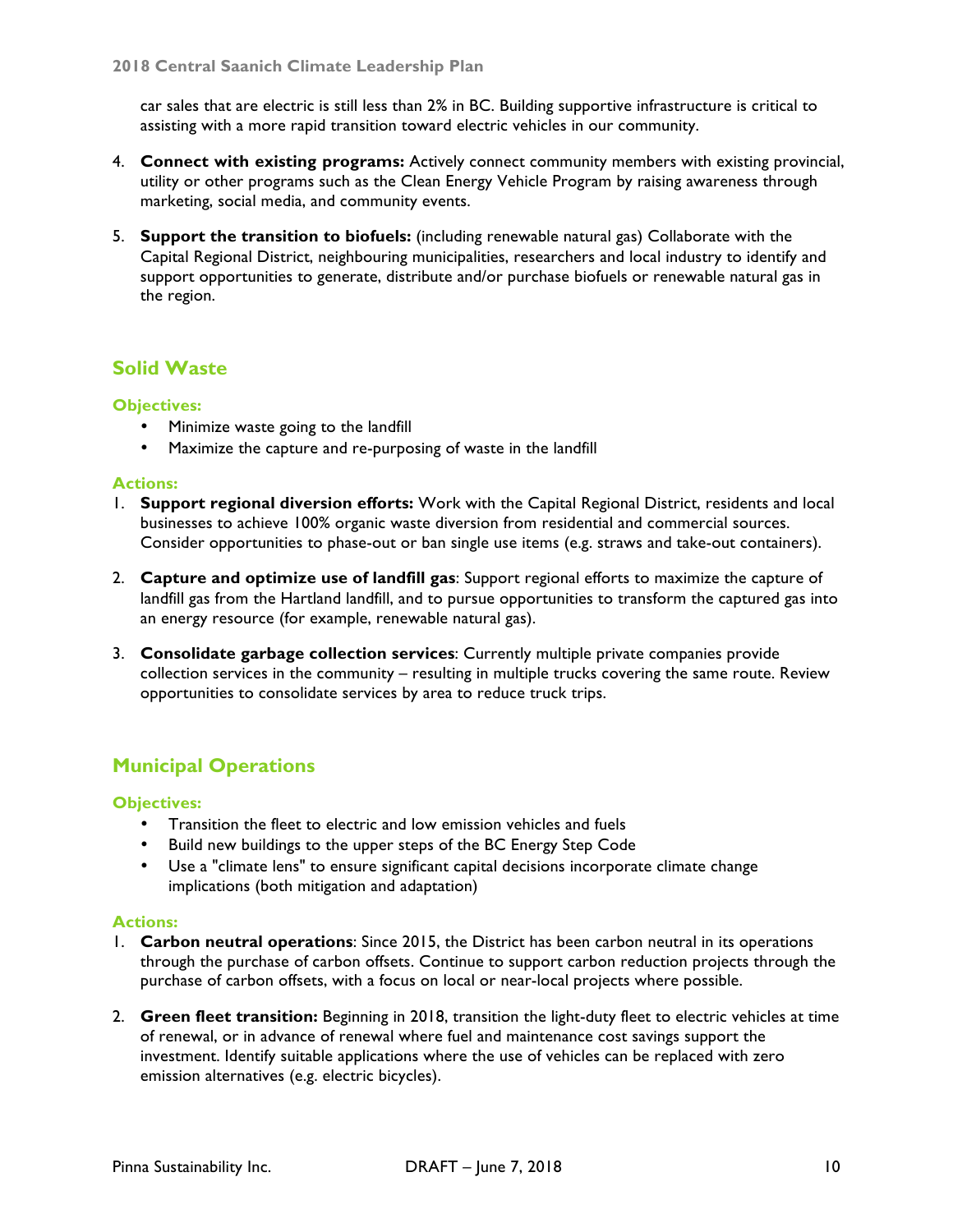In 2019, develop a strategy to convert heavier-duty fleet vehicles to lower emission vehicles best suited to meet the performance requirements. In the near-term this is most likely a conversion to natural gas vehicles.

- 3. **Support biofuels**: Identify opportunities to support increased use of biofuels in the fleet (e.g. through use of higher blends of biodiesel such as B20, or the purchase of renewable natural gas in natural gas vehicles).
- 4. **Showcase renewable energy**: Identify opportunities to showcase various renewable energy projects that are visible to the community as a means to raise awareness, support local capacity building opportunities and encourage community members to uptake renewable energy. For example, installing a solar array on a municipal building demonstrates a visible commitment to renewable energy. Other examples include branding on fleet vehicles that are low or zero emission, or are powered with biofuels.
- 5. **Highly efficient new buildings**: Ensure new facilities meet high standards of energy efficiency, demonstrating leadership in the community and supporting industry transition toward more efficient building practices. Where appropriate, integrate use of alternative energy technologies such as geoexchange and solar technologies.

# **Adaptation to Climate Change**

#### **Objectives:**

- The District and community members understand the range of potential impacts of climate change in our area.
- The District and community members are prepared for and resilient to the impacts of climate change.

#### **Actions:**

- 1. **Risk and vulnerability assessment**: In order to prepare ourselves for potential changes to our climate, we need to understand how sensitive our community is to the range of potential projected changes in our climate (from hotter, drier summers, to wetter winters, to more intense rainfall events, etc.) This risk and vulnerability assessment will help us identify how to prepare for the changes with minimal disruption and costs, while seeking to maximize the benefits.
- 2. **Climate considerations in operations and plans**: Identify opportunities to integrate climate considerations into planning and operations to address risks and vulnerabilities identified during the initial assessment. Examples may include changes to infrastructure design standards, improvements to hard infrastructure, development considerations for expanding flood plains and areas affected by sea level rise, and enhanced emergency response programs.
- 3. **Public awareness of risks and adaptation strategies**: Collaborate with the Capital Regional District and neighbouring communities to incorporate climate-related communications, emergency preparedness and disaster planning into public outreach materials and activities.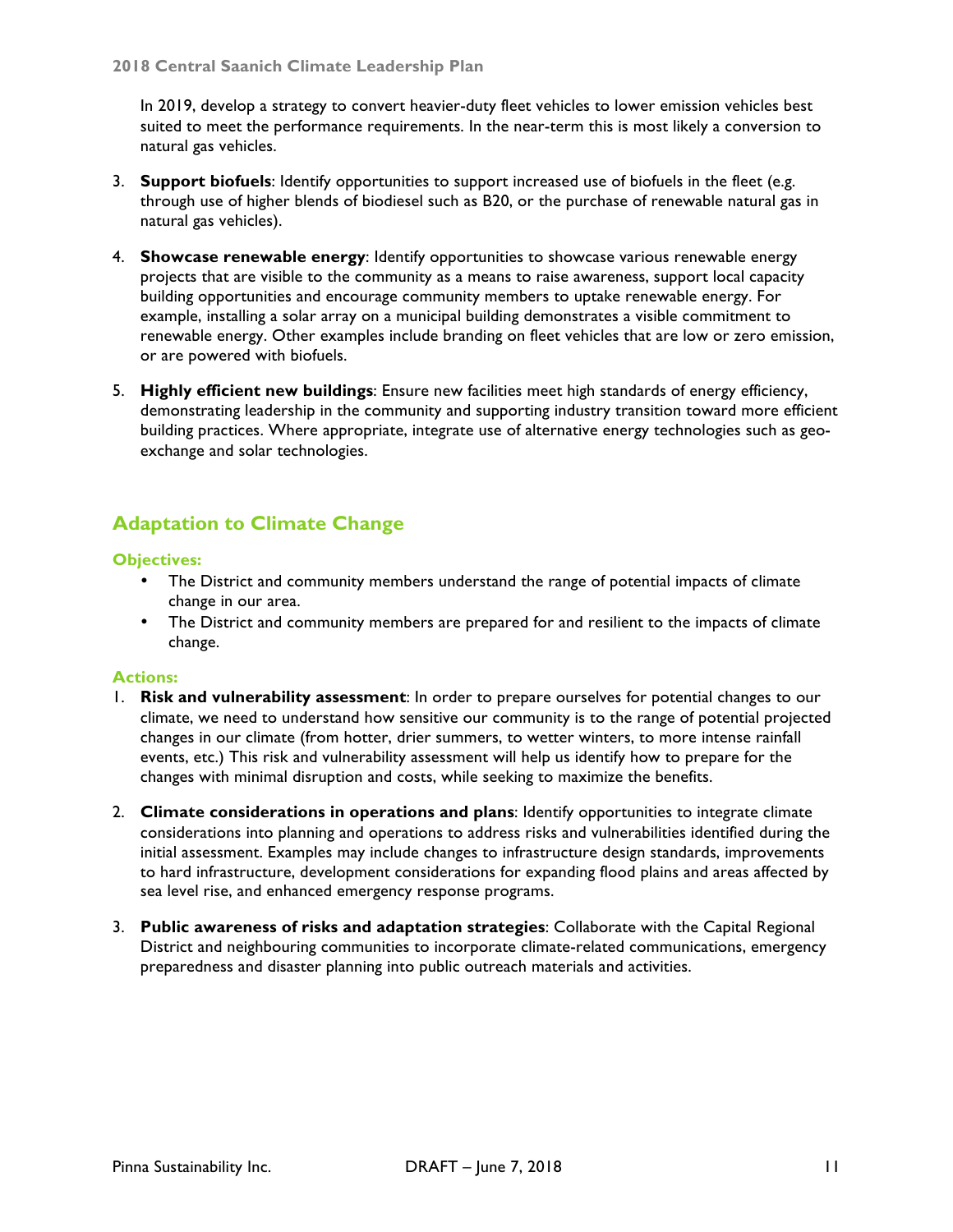# **Implementation & Monitoring**

### **Resources**

Implementation of this Climate Leadership Plan will involve a commitment of staff time and municipal resources to plan, develop and oversee actions – including policy development, engagement and outreach with government and industry partners, communication and education with public and more – while also staying abreast of leading practices, opportunities and funding. With renewed senior government focus on climate action, support may be available for partial funding of municipal staff positions that support implementation of climate action plans like this one. The responsible staff would also oversee monitoring and reporting progress, and undertake a review of this plan in 5 to 10 years.

### **Monitoring and Reporting**

Ongoing monitoring of implementation progress and associated benefits, and subsequent reporting of these in a clear, consistent manner will ensure the District stays on track with its targets and remains accountable to the community and partners.

The District annually reports to the Province on climate action activities undertaken in relation to community-scale and municipal operations. Although this report provides a comprehensive list of activities, it could be accompanied by a concise overview that clearly indicates progress on climate action.

| <b>Indicator</b>                                          | <b>Objective</b>         | Data source                                                                                            | <b>Timeframe</b>         |
|-----------------------------------------------------------|--------------------------|--------------------------------------------------------------------------------------------------------|--------------------------|
| <b>Community-scale GHG</b><br>emissions, relative to 2007 | 80% reduction by<br>2050 | Await updated data from the<br>Province                                                                | <b>Biennial</b>          |
| <b>Renewable energy</b><br>proportion                     | 100% by 2050             | Await updated data from the<br>Province                                                                | <b>Biennial</b>          |
| <b>Building energy use</b>                                | Annual reduction         | Consolidated data by energy type<br>from the Province                                                  | Annual                   |
| <b>Energy efficiency</b><br>retrofits                     | Annual increase          | New: implement tracking with new<br>retrofit program                                                   | Annual                   |
| <b>Active transportation</b><br>mode share                | Annual increase          | Transportation survey data for the<br>Saanich peninsula from the CRD<br>and/or Census data             | Approx.<br>every 5 years |
| Density near transit<br>routes (or hubs)                  | Annual increase          | New: develop method to extract<br>population density along transit<br>routes in urban settlement areas | Annual                   |
| <b>Solid waste GHG</b><br>emissions                       | Annual reduction         | Consolidated data from the<br>Province                                                                 | Annual                   |
| Kilometres of pedestrian<br>and cycling paths             | Annual increase          | New: implement tracking with<br>investment in active transportation<br>infrastructure                  | Annual                   |
| <b>Number of community</b><br><b>EV</b> charging stations | Annual increase          | District records                                                                                       | Annual                   |

A preliminary monitoring framework is proposed as follows: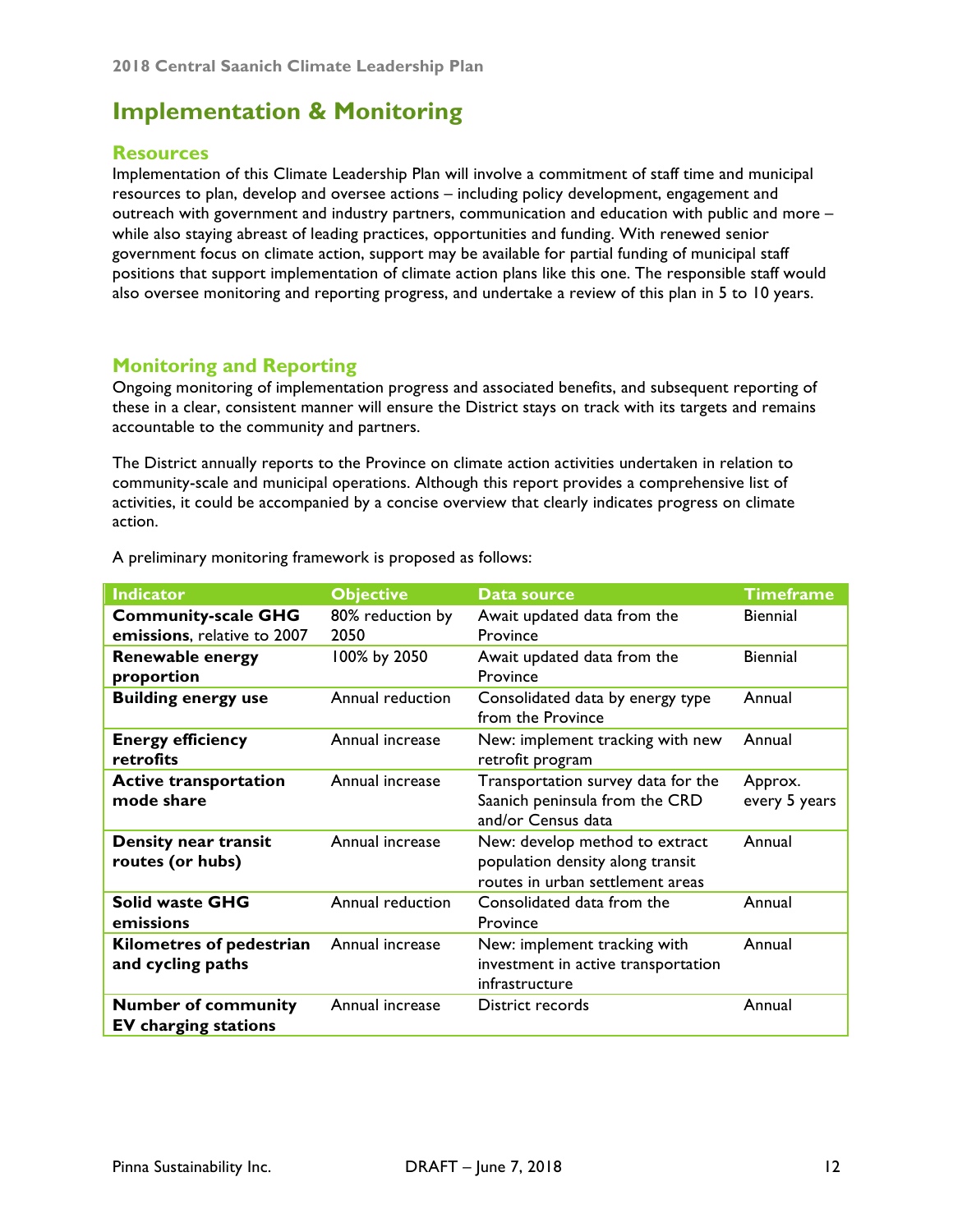# **Conclusion**

It is necessary for the District to take early and substantial action to reduce the potential impacts of climate change. Currently, our emissions are remaining relatively flat, even with a modestly growing population. However, there is much work to do to make significant shifts in our transportation, buildings and solid waste sectors in order to achieve our goals to reduce overall community-scale emissions and transition to 100% renewable energy by 2050.

Even if we achieve significant reductions in emissions, we are already facing changes in our climate – leading toward hotter, drier summers and wetter winters. This plan also highlights the need to understand the risks and hazards associated with a changing climate, and to prepare our infrastructure, social and economic systems and natural systems to handle these changes.

The longer we delay, the more costly and difficult it becomes to achieve these goals. This action plan lays out how the District can move forward; but the District needs support from senior governments, community members, industry and other partners to set us on a path to meeting our goals.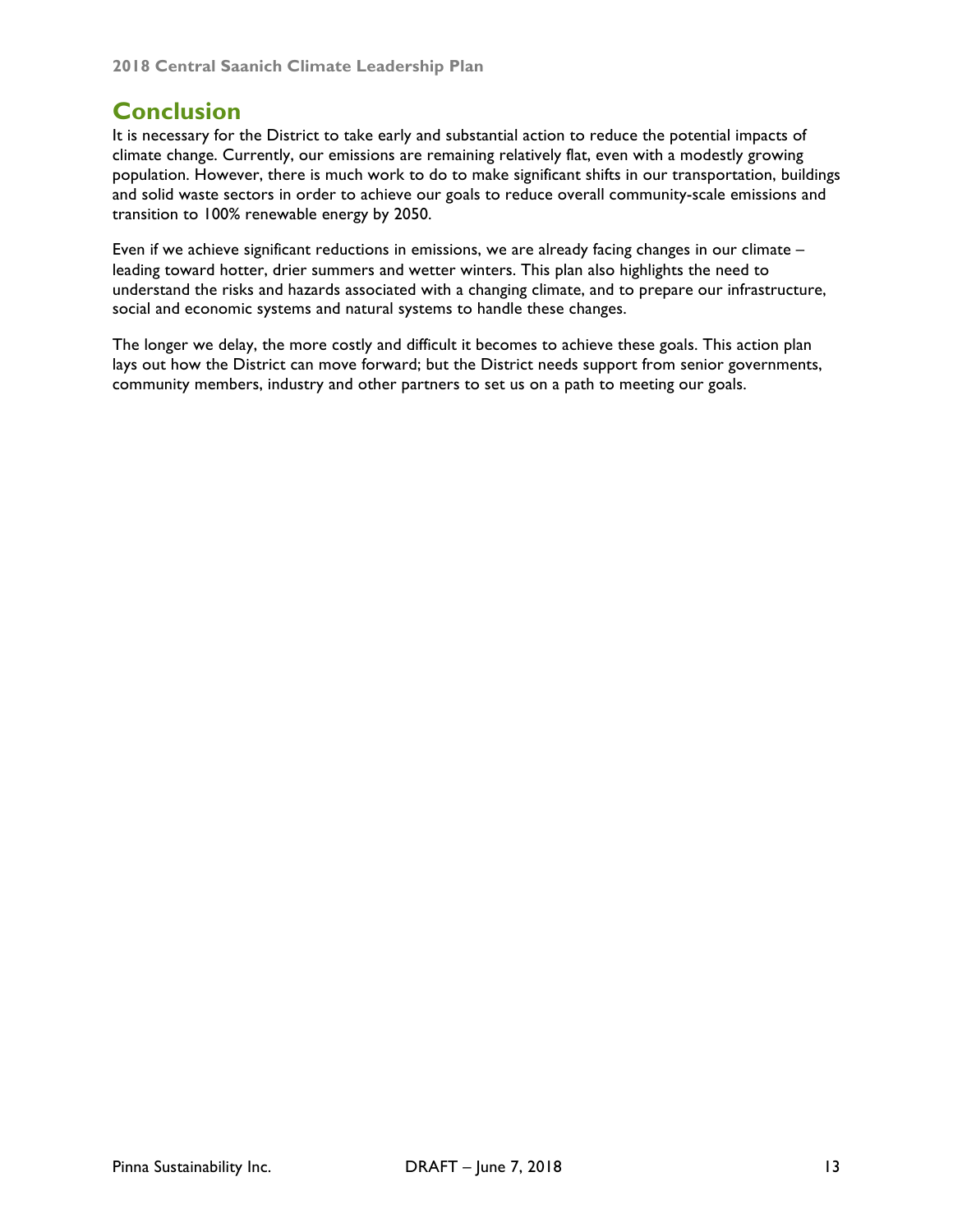# **Appendix A: Community Feedback**

During the plan development period (May to June 2018), two forums were offered to community members to provide input to refreshing this plan: 1) a public open house hosted at Municipal Hall; and 2) on online engagement site, which opened May 11, 2018 and will run until the end of June, 2018.

The online engagement consists of adding ideas, voting on ideas, and answering poll questions. To date, the engagement site has been visited by 156 people. Of the visitors, 75 visited multiple pages and 14 downloaded the Climate Leadership Plan Background document. The site's Ideas tool solicited 17 ideas from the public about ways to reduce greenhouse gas emissions, which visitors are able to vote for (a list of submitted ideas is provided below). Three polls were posted on the site and have received 32 responses to date. The highlights of these forums to date are summarized here.



#### **Online forum – total of 189 visits** (as of May 29)

**List of ideas generated through all engagement forums:** (with associated votes in brackets, where applicable)

Transportation – Community

- Transit advocacy
	- o Keating Transit Hub needs District support
	- o Work with BC transit/set targets for increased services
	- o Acknowledge increase taxes to support
	- o Create incentives for local businesses to offer transit passes to employees
- Active transportation plan design and implement
- Park & ride on District property
- Improve access to active/alternative transportation
	- o Improve safety of non-vehicle infrastructure (e.g. bike lanes, walking paths) and design for walking (6)